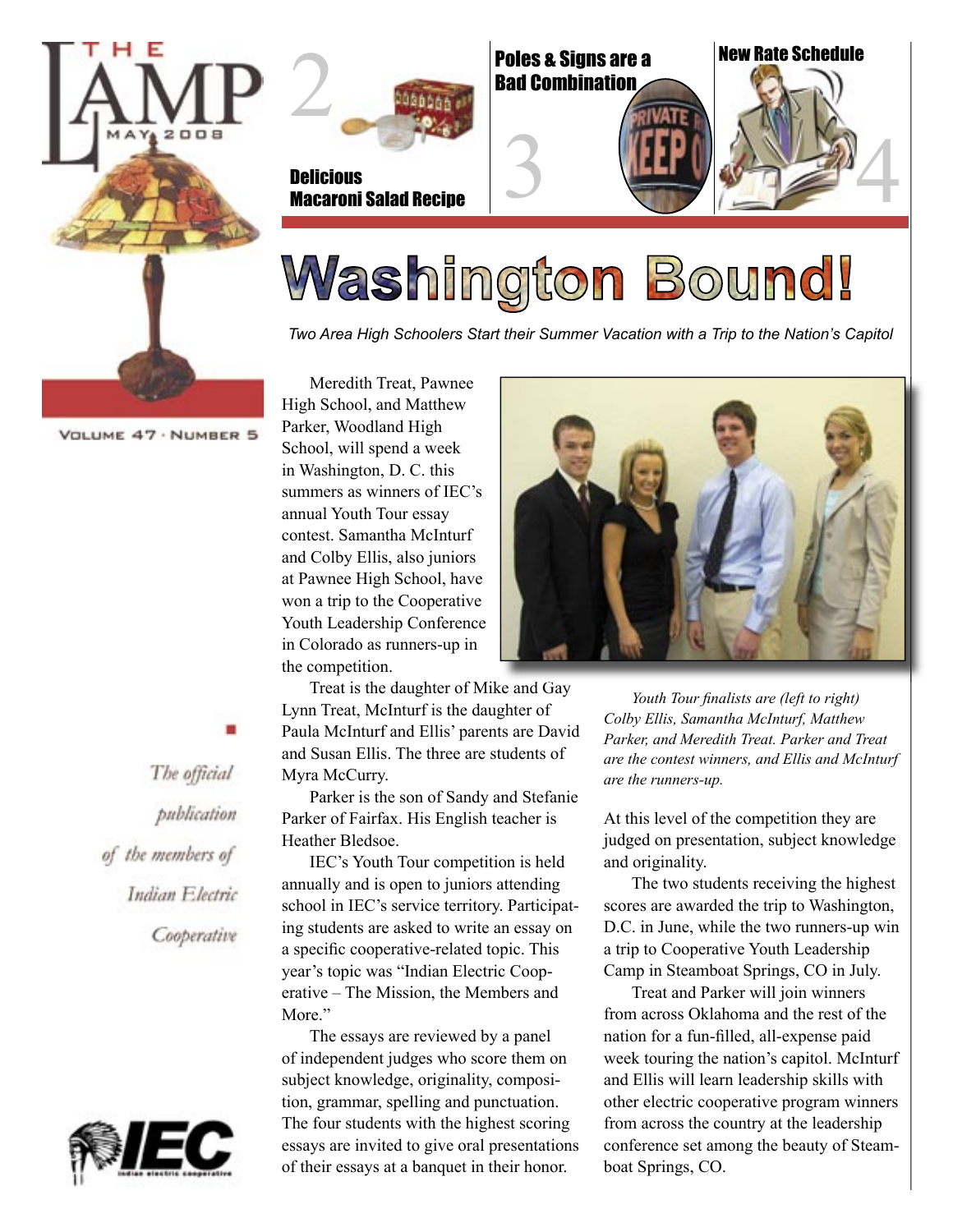#### Statement of Nondiscrimination

Indian Electric Cooperative, Inc. is the recipient of federal financial assistance from the Rural Utilities Service, an agency of the U.S. Department of Agriculture. Indian Electric is subject to the provisions of Title VI of the Civil Rights Act of 1964, as amended; Section 504 of the Rehabilitation Act of 1973, as amended; the Age Discrimination Act of 1975, as amended; and the rules and regulations of the U.S. Department of Agriculture, which provide that no person in the United States on the basis of race, color, national origin, age or disability, shall be excluded from participation in, admission or access to, denied the benefits of, or otherwise be subjected to, discrimination under any of this organization's programs or activities.

The person responsible for coordinating this organization's nondiscrimination compliance efforts is Jack Clinkscale, general manager. Any individual or specific class of



### **Tuna Macaroni Salad**

2 cups uncooked macaroni, (cook according to instructions on bag/box) 3 eggs, hardboiled and chopped

Grated onion (or powder), to taste

3 Tbsp. mayonnaise or salad dressing (or more)

- 1 Tbsp. sweet pickle relish
- Salt & pepper to taste
- 1 tsp. vinegar (balsalmic is good)
- 2 cans tuna

Cook macaroni according to instructions on bag/box. Mix all ingredients together. Tastes best after the flavors have 'set' or 'blended' in the fridge for an hour or two, or even a day. Be sure to refrigerate after serving.

individuals who feels this organization has subjected them to discrimination may obtain further information about the statutes and regulations listed above, and/or file a written complaint with this organization to Indian Electric Cooperative, Inc., P.O. Box 49, Cleveland, OK 74020 or the Secretary, U.S. Department of Agriculture, Washington D.C., 20250. Complaints must be filed within 180 days after the alleged discrimination. Confidentiality will be maintained to the extent possible.



**INDIAN ELECTRIC COOPERATIVE, INC.**

7:30 a.m. – 4:00 p.m. (Monday - Friday)

**To Report an Outage** (918) 358-2514 or 1-800-482-2750

**To Report Meter Readings**  (918) 295-9520

#### **Board of Trustees**

Greg Fielding, President **District 8**<br>
Wanda Foster, Vice-President **District 5** Wanda Foster, Vice-President Berry Keeler, Sec.-Treas. **District 3**<br> **Loris Peckenpaugh. Ass't. Sec.** District 6 Loris Peckenpaugh, Ass't. Sec. District 6<br>Robert Burk District 1 Robert Burk Mike Spradling and District 2<br>
District 2<br>
District 7 Bill Boone District 7<br>
Jim Hadlock District 9 **Jim Hadlock** 

Jack Clinkscale, General Manager Kay Rabbitt-Brower, Editor

*The Lamp* (USPS 942-940) is published monthly by Indian Electric Cooperative, Inc., P.O. Box 49, Highway 64 Southeast, Cleveland, Oklahoma 74020 for the interest of its membership. Subscription price was \$0.17 per month in 2004. Periodical postage paid at Cleveland, Oklahoma and additional mailing offices.

- Postmaster: Send address changes to The Lamp, P.O. Box 49, Cleveland, OK 74020.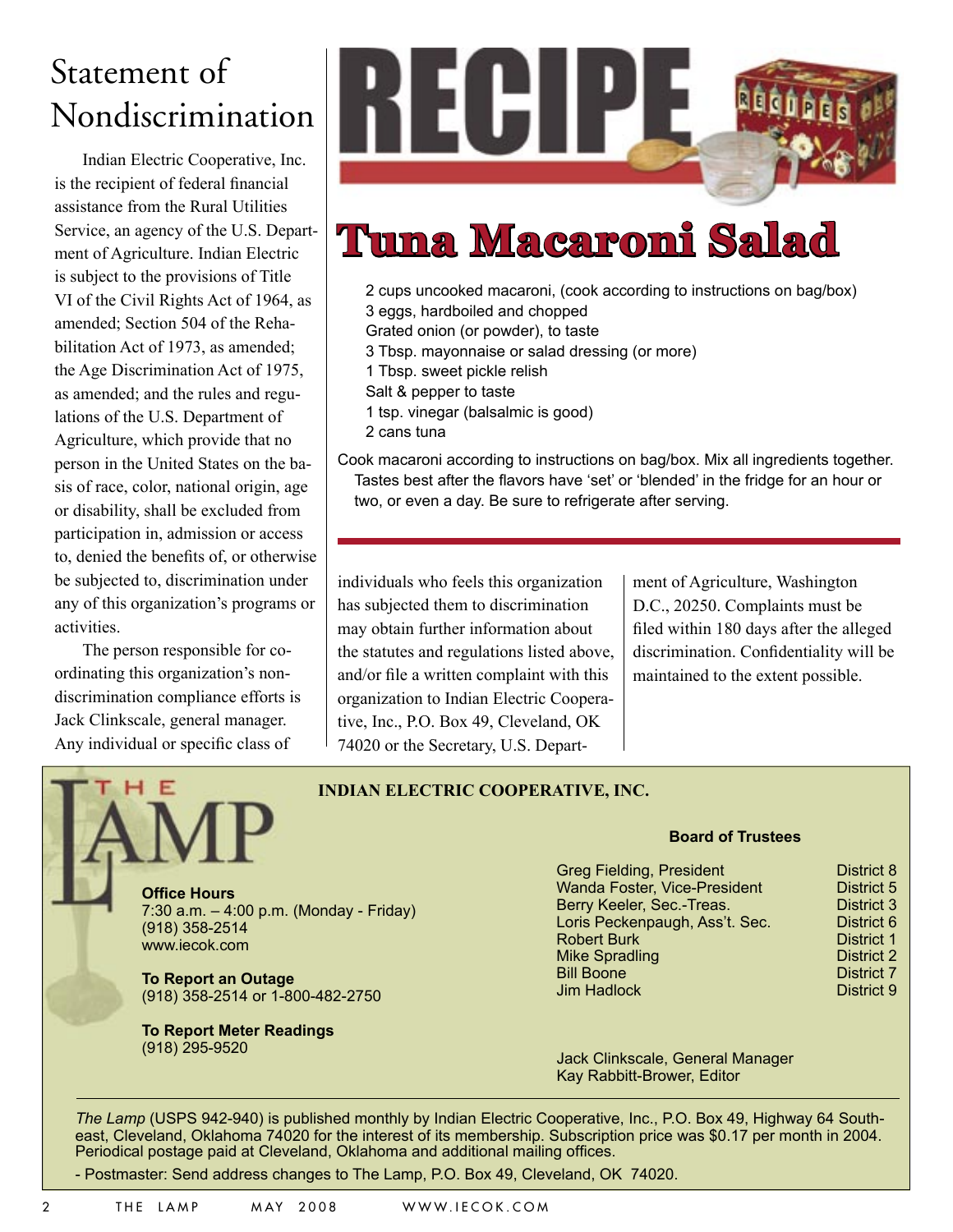#### **Signs and Electric Poles: A Bad Combination**



Working on power lines can be a dangerous job. In order to ensure reliable service, linemen must climb up and down poles in all weather, day and night.

The job is made even more hazardous when people put nails or heavy staples into power poles at attach signs and posters. During an election year, it is common to see political signs attached to utility poles. This may seem harmless but can become very dangerous for linemen.

In addition to being dangerous for linemen, attaching signs or other objects to utility poles without the electric utility's consent is against the law.

Linemen wear protective clothing and gloves to prevent electric shock. Sharp, protruding nails can tear this protective equipment and result in injury.

They also have special boots and climbing hooks that allow them to get up the pole and make repairs to the line. If these hooks hit metal, they may be deflected causing the lineman to fall.

In addition to signs, deer stands, bird feeders and basketball goals are also illegal attachments. It is often impractical and costly to send a lineman to remove pole attachments.

Linemen are on the job to assure you quality, efficient and dependable electric service. Show them you care, and don't use power poles to hang signs or anything else.

IEC offices will be closed Monday, May 26 in recognition and in honor of Memorial Day.

**Please call 358-2514 or 1-800-482-2750 if you have an interruption in your electric servi** 

Congratulations to these six area students whose FFA and 4-H projects made it into the Sale of Champions at the Oklahoma Youth Expo in Oklahoma City. IEC, along with other electric cooperatives across the state, contributed to the prize money these students were awarded.